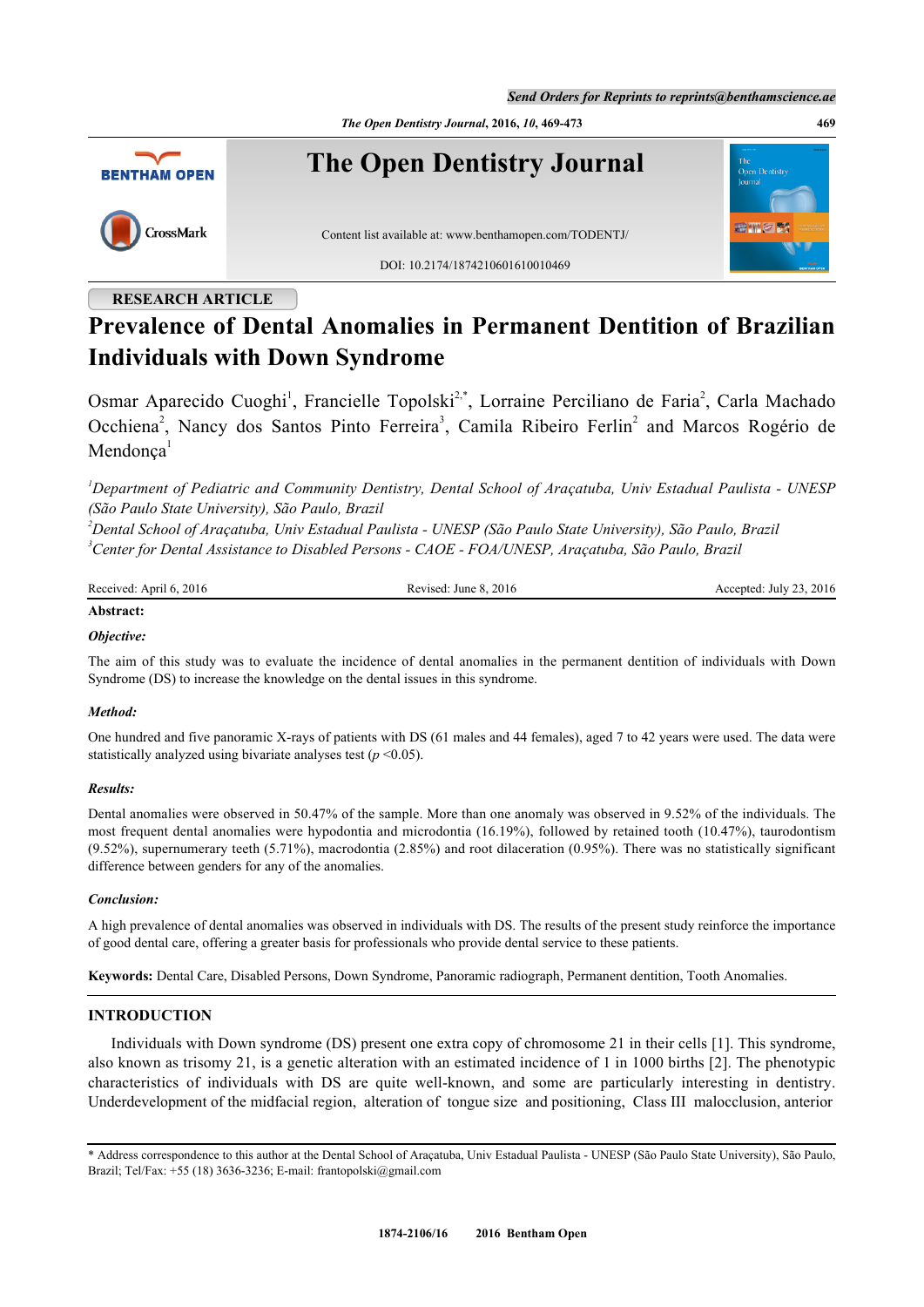#### **470** *The Open Dentistry Journal, 2016, Volume 10 Cuoghi et al.*

open bite, fissured tongue, delayed eruption of dentition, small maxilla and higher incidence of periodontal disease [[3](#page-4-0), [4\]](#page-4-1) can be emphasized.

Studies have also reported a high prevalence of dental anomalies in individuals with DS. Some studies show divergences regarding the most frequently observed anomalies [[5,](#page-4-2) [6](#page-4-3)]. Others aimed at investigating specific types of dental anomalies in individuals with DS only [\[7](#page-4-4) - [17](#page-4-5)].

Dental anomalies may have clinical implications, both in aesthetic and functional aspects [[18\]](#page-4-6). The higher inclusion of persons with DS in the community, thanks to social, scientific and education advancements as well as increased life expectancy has increased the chances of dental practitioners to treat these patients [\[13](#page-4-7)]. Thus, awareness of the dental characteristics associated with DS is fundamental to improve the quality of the dental service delivered to these patients. In addition, the early diagnosis of a dental anomaly can alert the professional to the possible development of other associated anomalies, in the same patient or in relatives [\[19](#page-4-8)].

The purpose of this study was to evaluate the incidence of dental anomalies in the permanent dentition of individuals with DS aiming to increase the knowledge on the dental issues of bearers of this syndrome.

#### **MATERIALS AND METHODS**

The study was approved by the Research Ethics Committee of the School of Dentistry of Araçatuba (CAAE: 31157614.1.0000.5420 - FOA/UNESP, Sao Paulo State University "Julio de Mesquita Filho"). A sample of 105 goodquality panoramic X-rays, belonging to the records of patients with DS attended at the Center for Dental Assistance to Disabled Persons (CAOE - FOA/UNESP, Araçatuba, SP, Brazil) were used. Dental anomalies present in the International Classification of Diseases were investigated (ICD-10, K00 and K01) [[20](#page-4-9)]. The X-rays were evaluated by two trained examiners, in a darkened room and with the use of a negatoscope. The presence of dental anomalies was investigated only in permanent teeth. Hypodontia only was considered when a permanent tooth was missing and his predecessor deciduous was present. Suspected cases of hypodontia were not considered.

The data were organized in a Microsoft Office Excel (Microsoft Corporation, Redmond, WA, USA) spreadsheet and analyzed with the use of the Statistical Package for the Social Sciences software (version 15.0; SPSS Inc., Chicago, IL, USA). Descriptive statistical analyses were performed in addition to bivariate analyses. Chi-Square test was used to verify the association between genders and the observed dental anomalies. Kappa coefficient was used to assess intraand inter-examiner agreement. The significance level of 5% was adopted.

## **RESULTS**

Intra-examiner analysis showed kappa coefficient of 0.999. The result of the interexaminer analysis was 0.998. These results indicate very good intra and inter-examiner agreement.

Of the 105 evaluated patients, 61 (58%) were male and 44 (42%) were female. The mean age of patients at the moment of X-ray was 16.22 years, ranging between 7 and 42 years. Table **[1](#page-1-0)** shows the number of anomalies observed per individual.

| <b>Number of anomalies</b> | n   | $\frac{0}{0}$ |
|----------------------------|-----|---------------|
| No anomalies               |     | 49.53         |
| l anomaly                  | 43  | 40.95         |
| 2 anomalies                |     | 7.62          |
| 3 anomalies                |     | - q           |
| Total                      | 105 | 100.00        |

<span id="page-1-0"></span>**Table 1. Number of observed anomalies per individual.**

<span id="page-1-1"></span>Of the total, 52 (49.53%) individuals presented no anomalies, whereas some type of anomaly was observed in 53 (50.47%) individuals. More than one anomaly was identified in 10 (9.52%) individuals. The most frequent dental anomalies were hypodontia and microdontia, which occurred in 17 (16.19%) patients. Other anomalies were retained teeth (n=11; 10.47%), taurodontism (n=10; 9.52%), supernumerary teeth (n=6; 5.71%), macrodontia (n=3; 2.85%) and root dilaceration (n=1; 0.95%) (Fig. **[1](#page-1-1)**).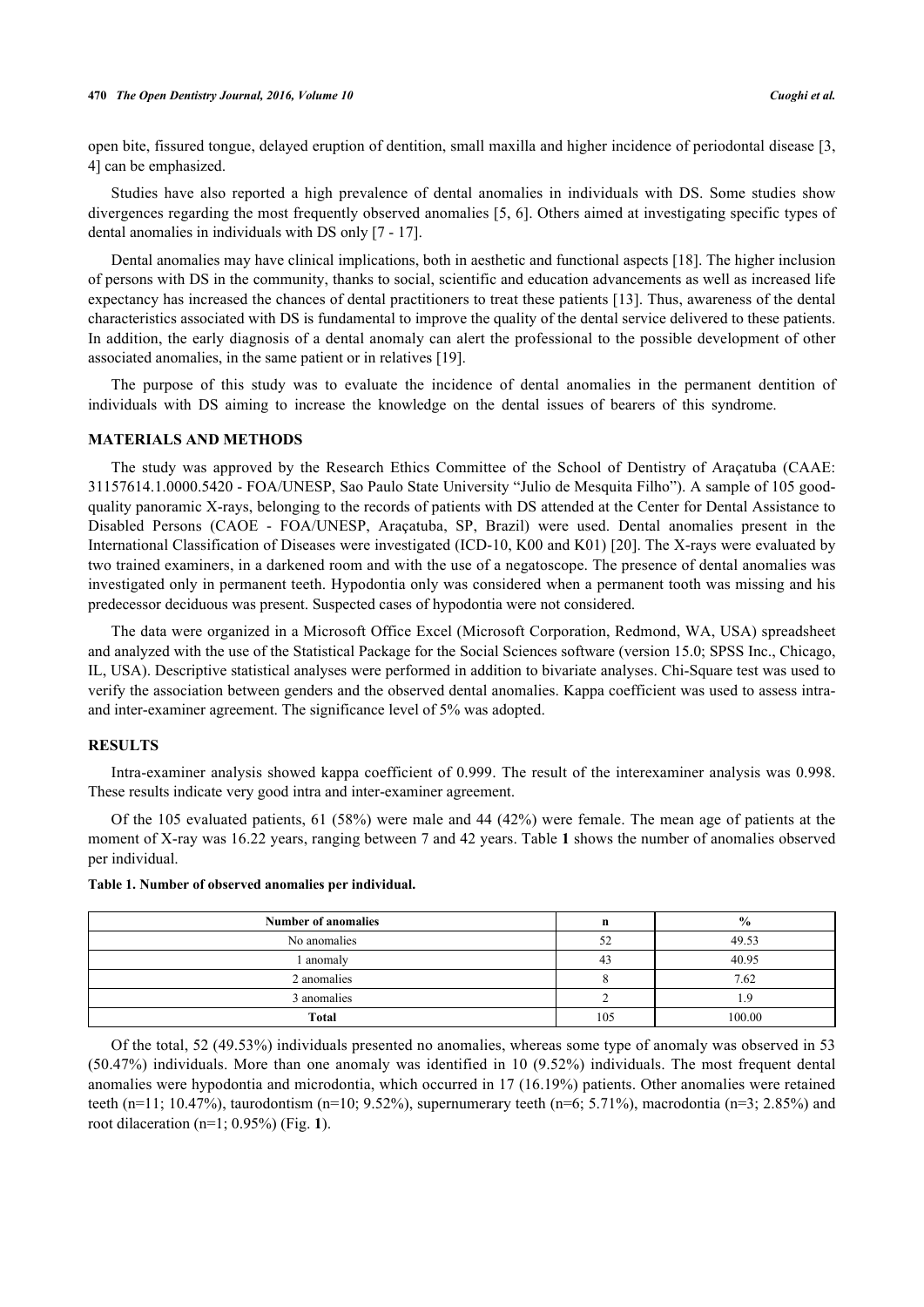

Fig. (1). Frequency of observed teeth anomalies.

The distribution of anomalies according to gender is shown in Table**2**. There was no statistically significant difference between genders for any of the observed anomalies ( $p > 0.05$ ).

<span id="page-2-0"></span>**Table 2. Distribution of anomalies according to gender.**

| Anomaly             | n    |              |              |             |
|---------------------|------|--------------|--------------|-------------|
|                     | Male | Female       | <b>Total</b> |             |
| Microdontia         | 10   |              |              | $p > 0.05*$ |
| Hypodontia          |      | Q            |              | $p > 0.05*$ |
| Retained teeth      |      | <sub>6</sub> | 11           | $p > 0.05*$ |
| Taurodontism        |      |              | 10           | $p > 0.05*$ |
| Supernumerary teeth | 4    |              |              | $p > 0.05*$ |
| Macrodontia         |      | $\Omega$     |              | $p > 0.05*$ |
| Dilaceration        |      | $_{0}$       |              | $p > 0.05*$ |
| Total               | 38   | 27           | 65           | $p > 0.05*$ |

\*Chi-square test

## **DISCUSSION**

This study aimed at evaluating the prevalence of dental anomalies in the permanent dentition of individuals with DS, in order to increase the knowledge on the characteristics of interest to dentistry observed in these patients, aiming to improve the quality of the delivered service. Radiographic analysis was used as methodology; therefore only anomalies that can be radiographically detected were listed.

The prevalence of dental anomalies in Brazilian subjects with DS has been already studied by Moraes *et al.* [[5\]](#page-4-2), however the sample used by the authors was considerably smaller than the sample evaluated in the present research. The authors investigated the presence of dental anomalies in both the primary and permanent dentition of individuals with DS, through the evaluation of panoramic radiographs. They observed a high incidence of dental anomalies in the studied sample, and several patients had more than one associated anomaly. The most observed anomalies were taurodontism and hypodontia, but the authors also found conic teeth, retained teeth, root dilaceration, fusion, microdontia and delayed tooth formation and eruption.

The results revealed a high prevalence of dental anomalies, corroborating the results of previous studies [[5](#page-4-2) - [17\]](#page-4-5).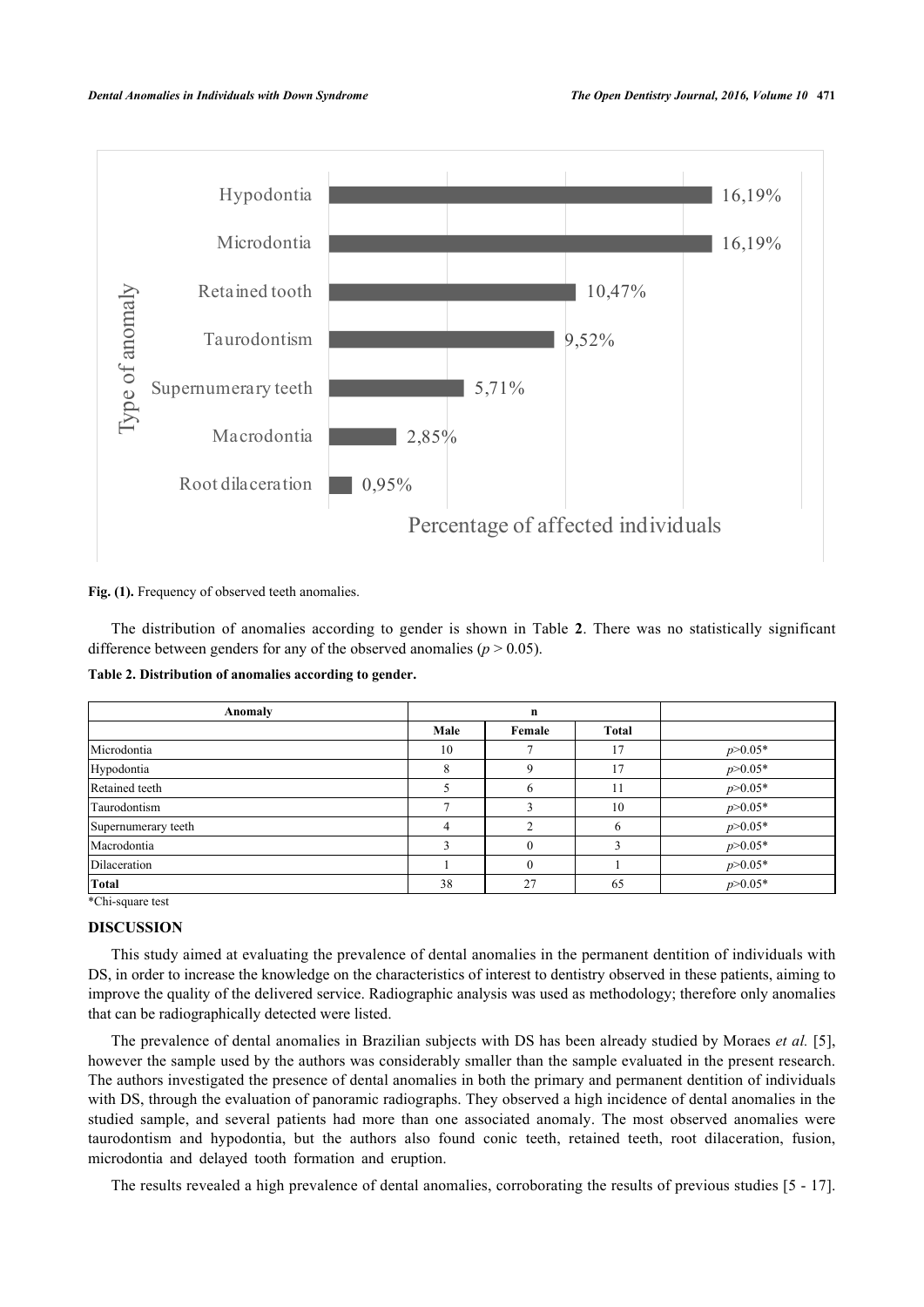The most frequent anomalies were hypodontia and microdontia. Somani *et al.* [[16\]](#page-4-10) also reported a high prevalence of microdontia in individuals with DS, whereas the high prevalence of hypodontia was observed in the studies of Kumasaka *et al.* [[9\]](#page-4-11), Mestrovic *et al.* [\[11\]](#page-4-12), Shapira *et al.* [\[12](#page-4-13)], Acerbi *et al.* [[13\]](#page-4-7), Lomholt *et al.* [\[14\]](#page-4-14), Moraes *et al.* [[5\]](#page-4-2), Reuland-Bosma *et al.* [[15](#page-4-15)], Suri *et al.* [[17\]](#page-4-5) and Sekerci *et al.* [[6](#page-4-3)]. Impaction or retained tooth was also frequent in the studies of Moraes *et al.* [[5\]](#page-4-2), Somani *et al.* [\[16](#page-4-10)] and Sekerci *et al.* [[6](#page-4-3)]. High prevalence of taurodontism was reported by Bell *et al.* [\[7](#page-4-4)], Alpöz and Eronat [\[8](#page-4-16)], Rajic and Mestrovic [[10](#page-4-17)], Moraes *et al.* [[5\]](#page-4-2), Shapira *et al.* [\[12](#page-4-13)] and Sekerci *et al.* [\[6](#page-4-3)]. In the present study, taurodontism was also among the observed dental anomalies, however at a relatively lower frequency than the previously reported results.

Although dental anomalies, especially microdontia, taurodontism and macrodontia, have been observed more frequently in males than in females, there was no statistically significant difference between gender for any of the observed anomalies, corroborating the results of Kumasaka *et al.* [[9\]](#page-4-11), Lomholt *et al.* [[14\]](#page-4-14) and Sekerci *et al.* [[6\]](#page-4-3). Hypodontia and retained teeth were more frequent in females. Suri *et al.* [[17\]](#page-4-5) also observed that hypodontia was more prevalent and severe in females than in males with DS.

Shapira *et al.* [[12\]](#page-4-13) reported that the high prevalence of dental anomalies in individuals with DS must not be considered as an isolated phenomenon, but as part of a set of genetically determined features, possibly associated with the slow cellular growth rhythm and consequent reduction in the number of cells. In addition, Neville *et al.* [[18](#page-4-6)] emphasized that the genetic factor seems to exert a strong influence on teeth development, as a great number of inherited syndromes was associated with hypodontia, including DS. The authors also mentioned the role of genetics and the relation between DS and microdontia and taurodontism. Regarding taurodontism, it was highlighted that chromosomal abnormalities may influence teeth shape and that taurodontism is not a result of a specific genetic anomaly, it is associated with a great number of genetic alterations. According to Bell *et al.* [[7\]](#page-4-4) taurodontism is among the countless characteristics of individuals with DS resulting from the reduced mitotic activity in developing tooth germs.

Dental anomalies may have different clinical implications, both in the esthetic and functional aspect. Cases of hypodontia can apply for prosthetic rehabilitation, with or without installation of osseointegrated implants. Supernumerary teeth may lead to displacement of adjacent teeth and to crowding as well as other types of malocclusions. Impacted teeth may cause root resorption of the adjacent teeth as well as development of cysts and tumors. Cases of micro and macrodontia may require esthetic treatments aiming at reanatomization. Taurodontism and root dilaceration may cause complications if endodontic treatment is necessary. In addition, dilaceration can bring in surgical complications, when exodontia is needed [\[18](#page-4-6)].

Having in mind the clinical importance of the dental anomalies and the high prevalence of this condition in individuals with DS, the necessity of dental follow-up in these patients must be reinforced, both for professionals and for caregivers. Moreover, it is essential that this subject is further explored, in order to provide greater scientific basis for dental practitioners and to improve the treatment delivered to these individuals. The existing divergences between the results of previous studies suggest further investigation on the subject, possibly including analysis of larger samples.

#### **CONCLUSION**

There was a high prevalence of dental anomalies in the permanent dentition of the evaluated individuals with DS. The most commonly observed dental anomalies were hypodontia and microdontia. Statistically significant differences did not occur between genders for any of the observed anomalies.

## **CONFLICT OF INTEREST**

The authors confirm that this article content has no conflict of interest.

## **ACKNOWLEDGEMENTS**

Declared none.

#### **REFERENCES**

- <span id="page-3-0"></span>[1] Brunoni D. Aspectos epidemiológicos e genéticos. In: Schwartzman JS (Org). Síndrome de Down: São Paulo, Mackenzie 1999; pp. 32-43.
- <span id="page-3-1"></span>[2] Shin M, Besser LM, Kucik JE, Lu C, Siffel C, Correa A. Prevalence of Down syndrome among children and adolescents in 10 regions of the United States. Pediatrics 2009; 124(6): 1565-71. [\[http://dx.doi.org/10.1542/peds.2009-0745](http://dx.doi.org/10.1542/peds.2009-0745)] [PMID: [19948627\]](http://www.ncbi.nlm.nih.gov/pubmed/19948627)